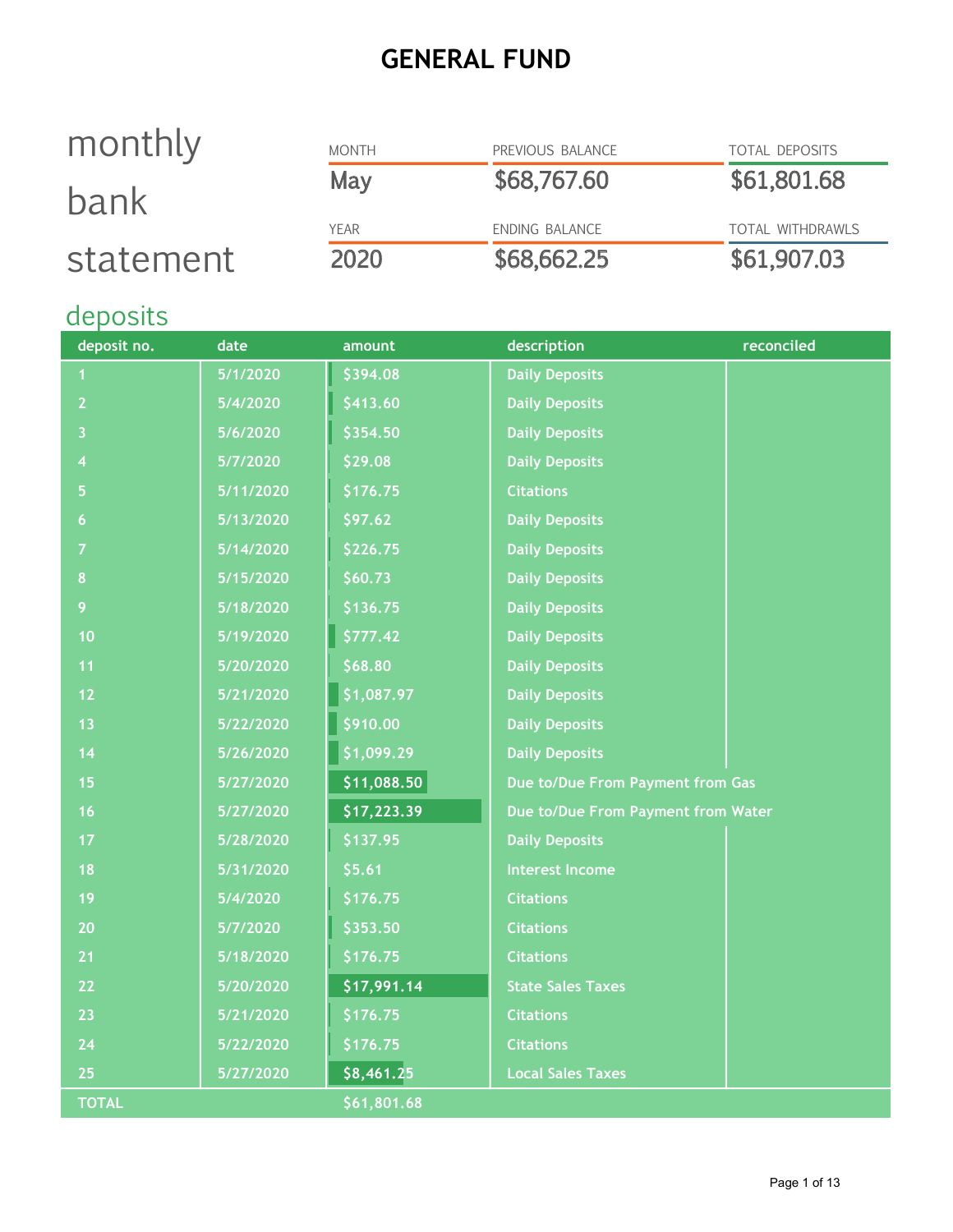# withdrawals

| type              | date      | amount                   | for                                   | reconciled |
|-------------------|-----------|--------------------------|---------------------------------------|------------|
| <b>Check 2448</b> | 5/4/2020  | \$120.11                 | <b>Comcast Business</b>               |            |
| <b>Check 2449</b> | 5/1/2020  | \$210.20                 | <b>Life Insurance of Alabama</b>      |            |
| <b>Check 2453</b> | 5/4/2020  | \$89.80                  | <b>Office Depot</b>                   |            |
| <b>Check 2454</b> | 5/11/2020 | \$46.18                  | <b>Tennessee Dept. of Revenue</b>     |            |
| <b>Check 2455</b> | 5/5/2020  | \$18.03                  | <b>Tennessee Medical Equip.</b>       |            |
| <b>Check 2457</b> | 5/4/2020  | \$7,264.61               | <b>Tipton County Communication</b>    |            |
| <b>Check 2461</b> | 5/1/2020  | \$753.85                 | <b>Waste Pro</b>                      |            |
| <b>Check 2462</b> | 5/5/2020  | \$536.72                 | <b>Miguel Gonzalez</b>                |            |
| <b>Check 2463</b> | 5/6/2020  | \$400.00                 | Wintellisy's, Inc.                    |            |
| <b>Check 2464</b> | 5/15/2020 | \$1,008.17               | <b>BanCorpSouth</b>                   |            |
| <b>Check 2465</b> | 5/14/2020 | \$87.80                  | <b>CMS Uniforms</b>                   |            |
| <b>Check 2466</b> | 5/14/2020 | \$675.33                 | RJ Young Co.                          |            |
| <b>Check 2467</b> | 5/19/2020 | \$560.00                 | <b>TBI- Fiscal Services</b>           |            |
| <b>Check 2468</b> | 5/18/2020 | \$54.84                  | <b>Verison</b>                        |            |
| <b>Check 2469</b> | 5/26/2020 | \$7.43                   | <b>Xfinity</b>                        |            |
| <b>Check 2470</b> | 5/21/2020 | \$255.00                 | <b>Courtware Solutions</b>            |            |
| <b>Check 2471</b> | 5/20/2020 | \$42.75                  | <b>Department of Safety</b>           |            |
| <b>Check 2474</b> | 5/26/2020 | \$2,000.00               | <b>Hughey's Debits &amp; Credits</b>  |            |
| <b>Check 2476</b> | 5/19/2020 | \$214.02                 | <b>Tugwell Oil, Co</b>                |            |
| <b>Check 2479</b> | 5/29/2020 | \$308.52                 | <b>CMS Uniforms</b>                   |            |
| <b>Check 2481</b> | 5/29/2020 | \$40.00                  | <b>Fast Page Medical Clinic, PPLC</b> |            |
| <b>Check 2483</b> | 5/27/2020 | \$215.83                 | <b>Mason Gas</b>                      |            |
| <b>Check 2484</b> | 5/29/2020 | \$91.91                  | <b>Vitural Academy</b>                |            |
| <b>Check 2487</b> | 5/29/2020 | \$77.00                  | <b>The Leader</b>                     |            |
| <b>Check 2488</b> | 5/29/2020 | \$232.50                 | <b>The Leader</b>                     |            |
| <b>Check 2491</b> | 5/27/2020 | $\overline{511, 130.00}$ | <b>Town of Mason</b>                  |            |
| <b>Check 2492</b> | 5/27/2020 | \$1,240.01               | <b>Town of Mason</b>                  |            |
| <b>ACH</b>        | 5/1/2020  | \$22,309.38              | <b>Town of Mason</b>                  |            |
| <b>ACH</b>        | 5/4/2020  | \$733.00                 | <b>USDA</b>                           |            |
| <b>ACH</b>        | 5/4/2020  | \$2,550.37               | <b>TN Dept of Labor</b>               |            |
| <b>ACH</b>        | 5/12/2020 | \$20.00                  | <b>Great West</b>                     |            |
| <b>ACH</b>        | 5/12/2020 | \$3,915.19               | <b>Waste Pro</b>                      |            |
| <b>ACH</b>        | 5/18/2020 | \$27.50                  | <b>Southwest Utilities</b>            |            |
| <b>ACH</b>        | 5/19/2020 | \$27.50                  | <b>Southwest Utilities</b>            |            |
| <b>ACH</b>        | 5/19/2020 | \$45.32                  | <b>Southwest Utilities</b>            |            |
| <b>ACH</b>        | 5/19/2020 | \$205.04                 | <b>Southwest Utilities</b>            |            |
| <b>ACH</b>        | 5/19/2020 | \$255.69                 | <b>Southwest Utilities</b>            |            |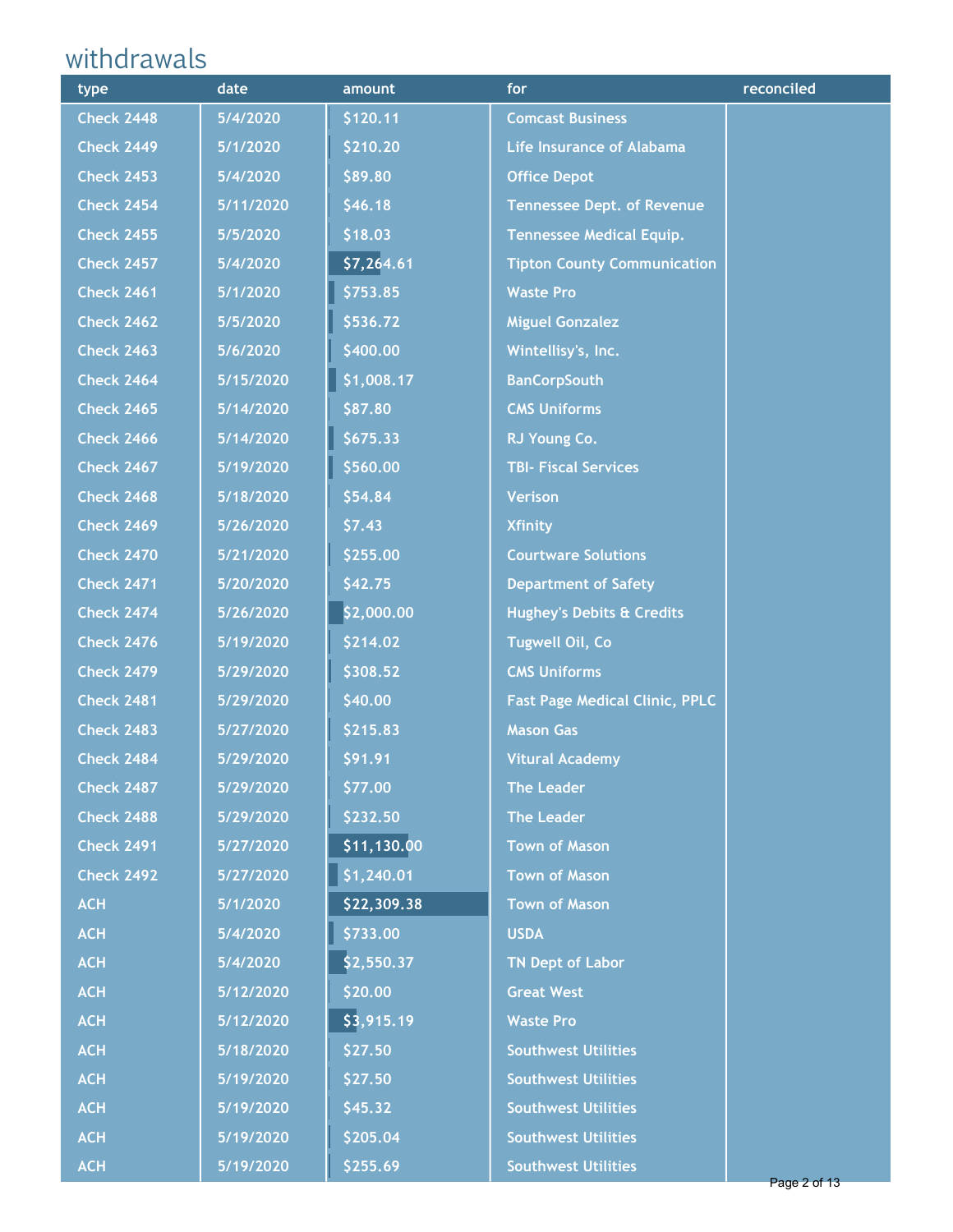| <b>ACH</b>   | 5/26/2020 | \$20.00     | <b>Great West</b>            |  |
|--------------|-----------|-------------|------------------------------|--|
| <b>ACH</b>   | 5/26/2020 | \$950.53    | <b>Ritter Communications</b> |  |
| <b>ACH</b>   | 5/29/2020 | \$974.38    | <b>Tramsfer Withdrawal</b>   |  |
| <b>ACH</b>   | 5/29/2020 | \$2,189.37  | Tramsfer Withdrawal          |  |
| <b>ACH</b>   | 5/31/2020 | \$3.15      | <b>Service Charge</b>        |  |
| <b>TOTAL</b> |           | \$61,907.03 |                              |  |

#### Outstanding Checks

| Check #      |      | Date      | Amount     | Vendor                                 |
|--------------|------|-----------|------------|----------------------------------------|
|              | 2440 | 4/7/2020  | \$2,000.00 | <b>Executive Business Consulting</b>   |
|              | 2472 | 5/8/2020  | \$191.32   | TN Department of Revenue               |
|              | 2473 | 5/13/2020 | \$2,000.00 | <b>Executive Business Consulting</b>   |
|              | 2477 | 5/21/2020 | \$753.85   | <b>Waste Pro</b>                       |
|              | 2478 | 5/21/2020 | \$2,351.89 | Best Buy                               |
|              | 2480 | 5/21/2020 | \$120.11   | Comcast                                |
|              | 2482 | 5/21/2020 | \$210.20   | Life Insurance Company of Alabama      |
|              | 2485 | 5/21/2020 | \$53.10    | Southwest TN                           |
|              | 2486 | 5/21/2020 | \$26.44    | Tennessee Medical Equipment            |
|              | 2489 | 5/21/2020 | \$110.00   | University of Tennessee (CMFO classes) |
|              | 2490 | 5/21/2020 | \$125.00   | Whaley's Repair & Towing               |
|              | 2493 | 5/26/2020 | \$400.00   | Wintellisys Inc                        |
|              | 2494 | 5/29/2020 | \$155.00   | V. Barken                              |
| <b>TOTAL</b> |      |           | \$8,496.91 |                                        |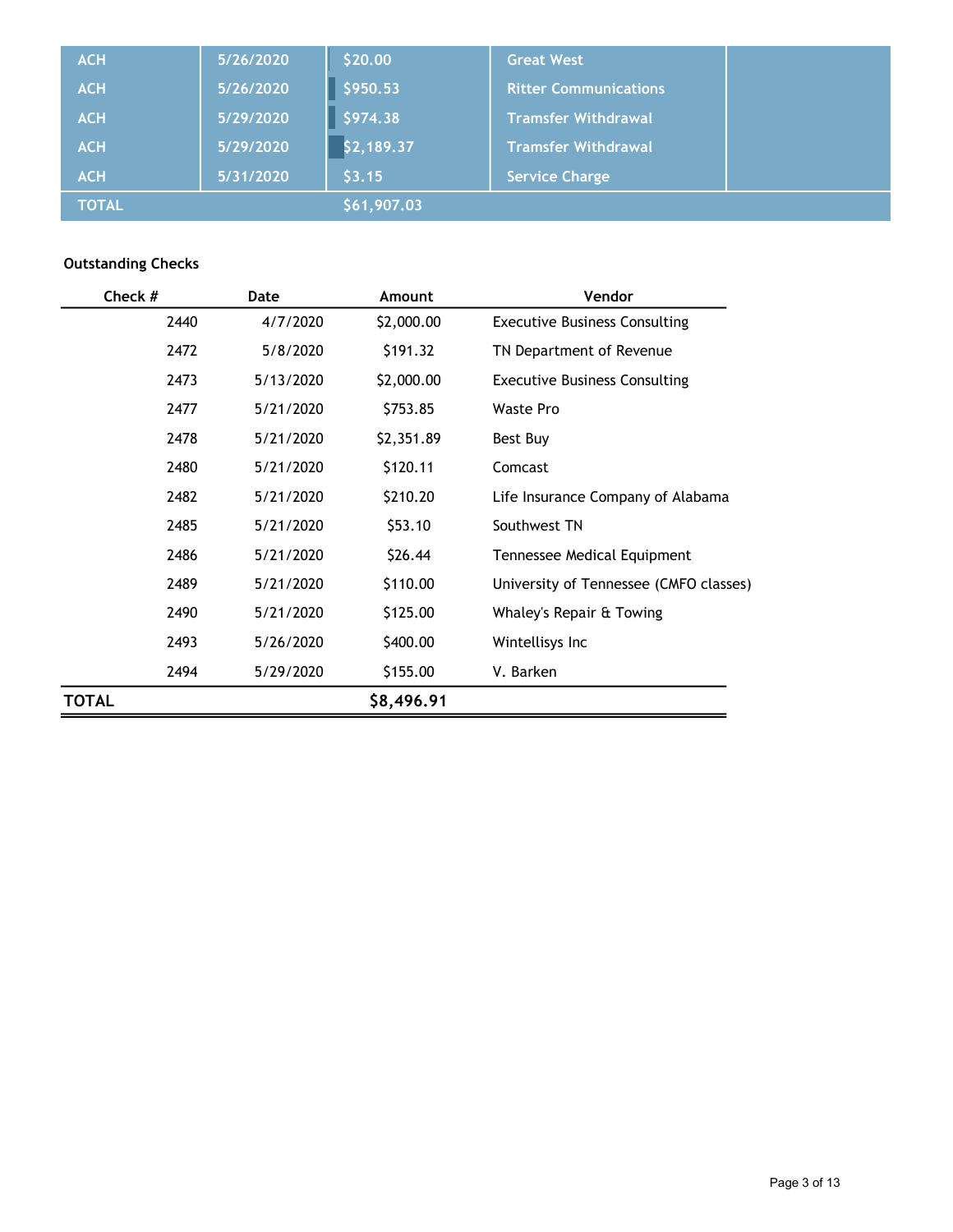# WATER FUND

# monthly bank statement

| 2020         | \$242,921.62     | \$135,025.46            |
|--------------|------------------|-------------------------|
| YFAR         | ENDING BALANCE   | <b>TOTAL WITHDRAWLS</b> |
| May          | \$290,517.01     | \$87,430.07             |
| <b>MONTH</b> | PREVIOUS BALANCE | <b>TOTAL DEPOSITS</b>   |

# deposits

| deposit no.             | date      | amount     | description           | reconciled |
|-------------------------|-----------|------------|-----------------------|------------|
|                         | 5/1/2020  | \$878.18   | <b>Daily Deposits</b> |            |
| $\overline{2}$          | 5/1/2020  | \$375.73   | <b>Daily Deposits</b> |            |
| $\overline{\mathbf{3}}$ | 5/4/2020  | \$1,357.68 | <b>Daily Deposits</b> |            |
| $\overline{\mathbf{4}}$ | 5/4/2020  | \$30.59    | <b>Daily Deposits</b> |            |
| 5                       | 5/4/2020  | \$197.20   | <b>Daily Deposits</b> |            |
| $\boldsymbol{6}$        | 5/4/2020  | \$816.56   | <b>Daily Deposits</b> |            |
| 7                       | 5/4/2020  | \$1,256.39 | <b>Daily Deposits</b> |            |
| 8                       | 5/5/2020  | \$1,218.22 | <b>Daily Deposits</b> |            |
| 9                       | 5/5/2020  | \$172.39   | <b>Daily Deposits</b> |            |
| 10                      | 5/5/2020  | \$203.09   | <b>Daily Deposits</b> |            |
| 11                      | 5/6/2020  | \$1,007.84 | <b>Daily Deposits</b> |            |
| $12$                    | 5/6/2020  | \$703.79   | <b>Daily Deposits</b> |            |
| 13                      | 5/7/2020  | \$1,144.67 | <b>Daily Deposits</b> |            |
| 14                      | 5/7/2020  | \$113.90   | <b>Daily Deposits</b> |            |
| 15                      | 5/7/2020  | \$508.73   | <b>Daily Deposits</b> |            |
| 16                      | 5/8/2020  | 55,079.60  | <b>Daily Deposits</b> |            |
| 17                      | 5/8/2020  | \$40.00    | <b>Daily Deposits</b> |            |
| 18                      | 5/8/2020  | \$1,971.89 | <b>Daily Deposits</b> |            |
| 19                      | 5/11/2020 | \$566.91   | <b>Daily Deposits</b> |            |
| 20                      | 5/11/2020 | \$30.59    | <b>Daily Deposits</b> |            |
| 21                      | 5/11/2020 | \$131.43   | <b>Daily Deposits</b> |            |
| 22                      | 5/11/2020 | \$733.42   | <b>Daily Deposits</b> |            |
| 23                      | 5/12/2020 | \$345.69   | <b>Daily Deposits</b> |            |
| 24                      | 5/12/2020 | \$30.59    | <b>Daily Deposits</b> |            |
| 25                      | 5/12/2020 | \$75.57    | <b>Daily Deposits</b> |            |
| 26                      | 5/12/2020 | \$85.79    | <b>Daily Deposits</b> |            |
| 27                      | 5/13/2020 | \$495.36   | <b>Daily Deposits</b> |            |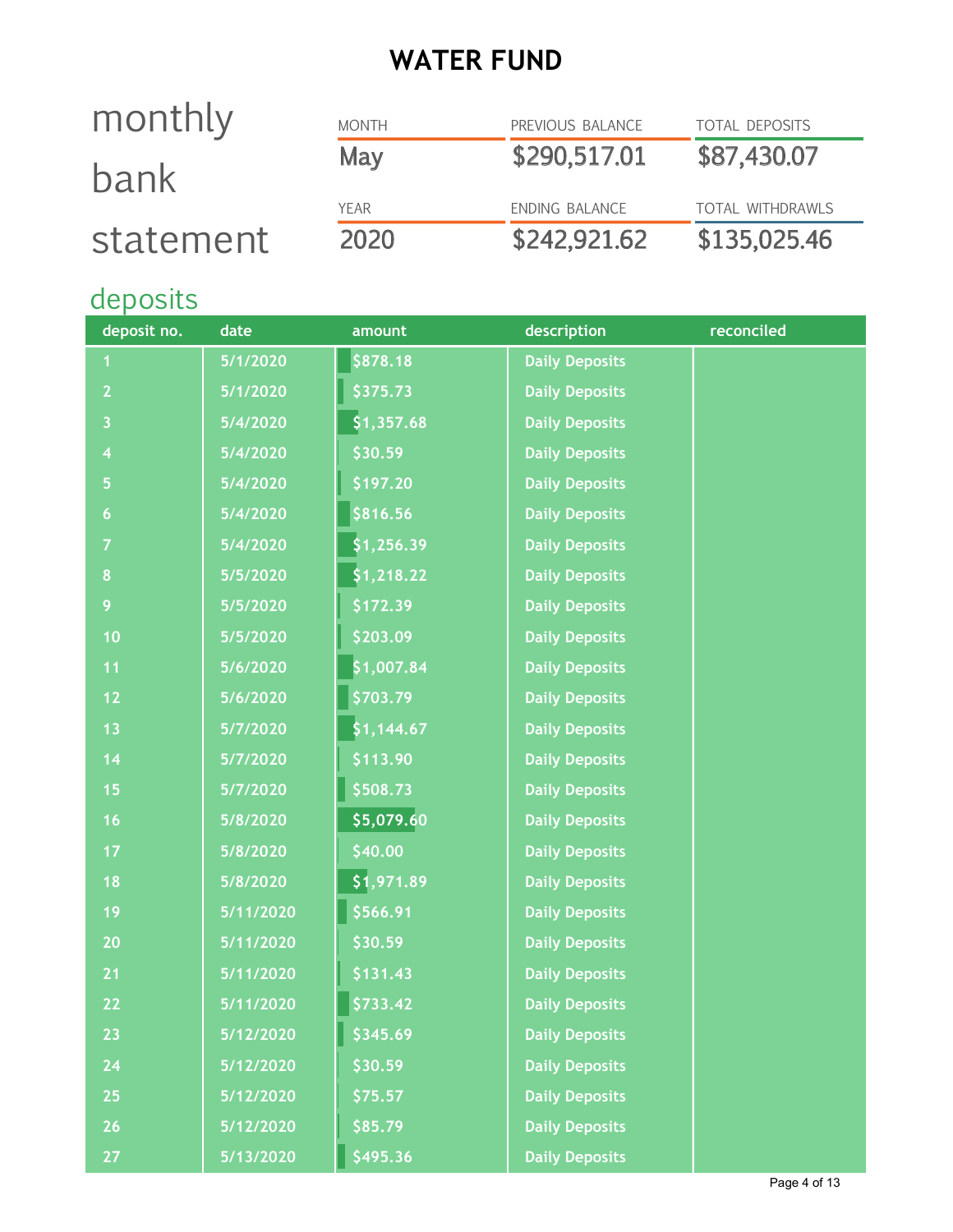| 28 | 5/13/2020 | \$77.00     | <b>Daily Deposits</b>   |  |
|----|-----------|-------------|-------------------------|--|
| 29 | 5/14/2020 | \$313.84    | <b>Daily Deposits</b>   |  |
| 30 | 5/15/2020 | \$1,026.16  | <b>Daily Deposits</b>   |  |
| 31 | 5/15/2020 | \$100.00    | <b>Daily Deposits</b>   |  |
| 32 | 5/15/2020 | \$603.56    | <b>Daily Deposits</b>   |  |
| 33 | 5/18/2020 | \$2,175.89  | <b>Daily Deposits</b>   |  |
| 34 | 5/18/2020 | \$14.85     | <b>Daily Deposits</b>   |  |
| 35 | 5/18/2020 | \$299.43    | <b>Daily Deposits</b>   |  |
| 36 | 5/18/2020 | \$502.80    | <b>Daily Deposits</b>   |  |
| 37 | 5/18/2020 | \$1,653.28  | <b>Daily Deposits</b>   |  |
| 38 | 5/19/2020 | \$8,903.19  | <b>Daily Deposits</b>   |  |
| 39 | 5/19/2020 | \$119.36    | <b>Daily Deposits</b>   |  |
| 40 | 5/19/2020 | \$292.81    | <b>Daily Deposits</b>   |  |
| 41 | 5/19/2020 | \$324.07    | <b>Daily Deposits</b>   |  |
| 42 | 5/20/2020 | \$3,392.40  | <b>Daily Deposits</b>   |  |
| 43 | 5/20/2020 | \$397.52    | <b>Daily Deposits</b>   |  |
| 44 | 5/21/2020 | \$2,663.15  | <b>Daily Deposits</b>   |  |
| 45 | 5/21/2020 | \$131.53    | <b>Daily Deposits</b>   |  |
| 46 | 5/22/2020 | \$5,248.94  | <b>Daily Deposits</b>   |  |
| 47 | 5/22/2020 | \$158.50    | <b>Daily Deposits</b>   |  |
| 48 | 5/22/2020 | \$670.91    | <b>Daily Deposits</b>   |  |
| 49 | 5/22/2020 | \$877.37    | <b>Daily Deposits</b>   |  |
| 50 | 5/22/2020 | \$1,273.81  | <b>Daily Deposits</b>   |  |
| 51 | 5/26/2020 | \$4,318.99  | <b>Daily Deposits</b>   |  |
| 52 | 5/26/2020 | \$373.20    | <b>Daily Deposits</b>   |  |
| 53 | 5/26/2020 | \$551.15    | <b>Daily Deposits</b>   |  |
| 54 | 5/26/2020 | \$1,132.18  | <b>Daily Deposits</b>   |  |
| 55 | 5/26/2020 | \$1,469.73  | <b>Daily Deposits</b>   |  |
| 56 | 5/27/2020 | \$2,928.18  | <b>Daily Deposits</b>   |  |
| 57 | 5/27/2020 | \$6,976.18  | <b>Daily Deposits</b>   |  |
| 58 | 5/27/2020 | \$11,130.00 | Due to Due From Payment |  |
| 59 | 5/27/2020 | \$30.59     | <b>Daily Deposits</b>   |  |
| 60 | 5/27/2020 | 557.52      | <b>Daily Deposits</b>   |  |
| 61 | 5/27/2020 | \$83.50     | <b>Daily Deposits</b>   |  |
| 62 | 5/27/2020 | \$110.15    | <b>Daily Deposits</b>   |  |
| 63 | 5/27/2020 | \$208.95    | <b>Daily Deposits</b>   |  |
| 64 | 5/27/2020 | \$1,000.00  | <b>Daily Deposits</b>   |  |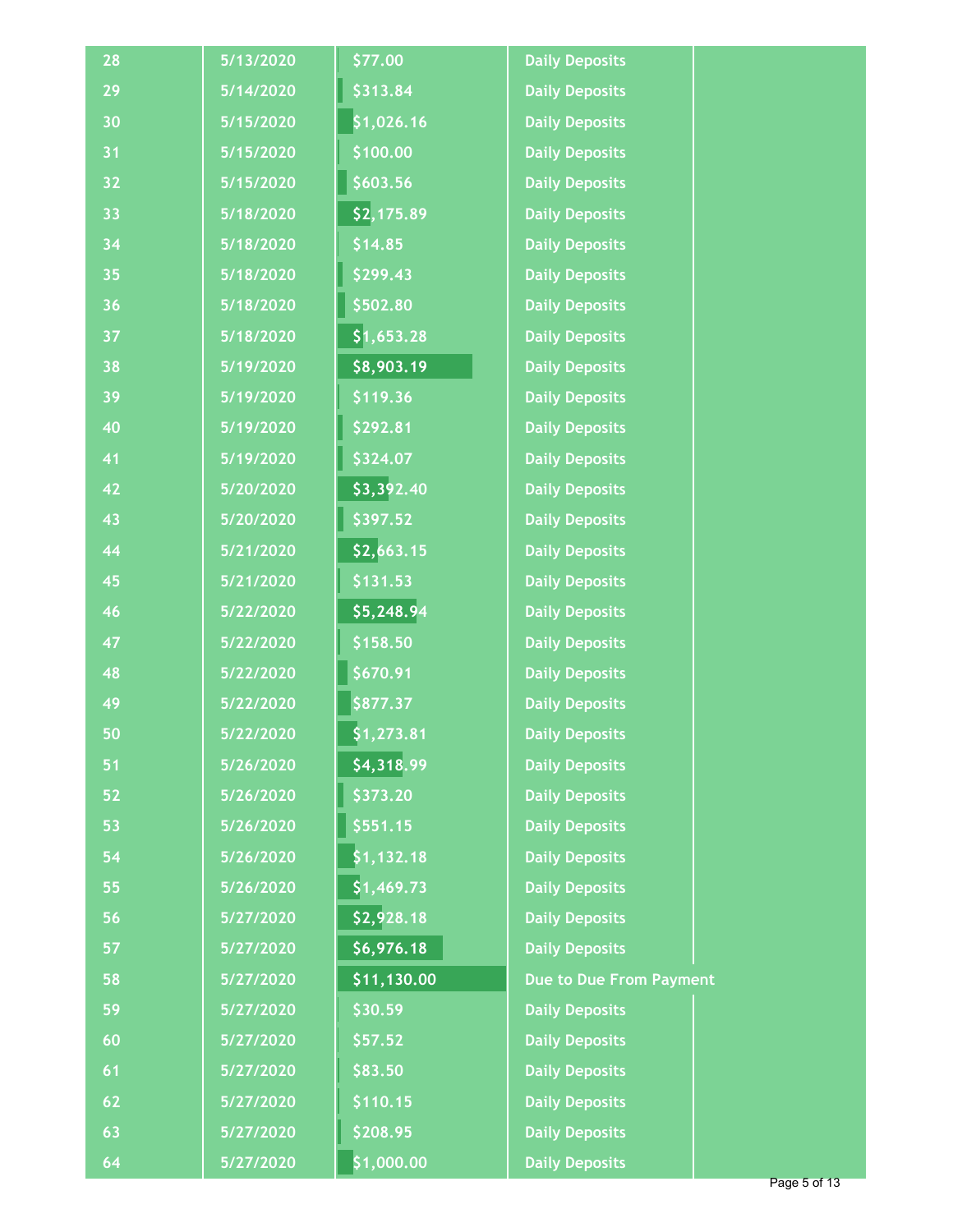| 65           | 5/27/2020 | \$1,116.38  | <b>Daily Deposits</b>             |
|--------------|-----------|-------------|-----------------------------------|
| 66           | 5/28/2020 | \$1,141.75  | <b>Daily Deposits</b>             |
| 67           | 5/28/2020 | \$204.58    | <b>Daily Deposits</b>             |
| 68           | 5/28/2020 | \$1,652.52  | <b>Daily Deposits</b>             |
| 69           | 5/29/2020 | \$665.43    | <b>Daily Deposits</b>             |
| 70           | 5/29/2020 | \$974.38    | <b>Reimbursement from General</b> |
| 71           | 5/29/2020 | \$77.29     | <b>Daily Deposits</b>             |
| 72           | 5/29/2020 | \$399.71    | <b>Daily Deposits</b>             |
| 73           | 5/31/2020 | \$35.54     | <b>Interest</b>                   |
| <b>TOTAL</b> |           | \$87,430.07 |                                   |

# withdrawals

| type              | date      | amount     | for                             | reconciled |
|-------------------|-----------|------------|---------------------------------|------------|
| <b>Check 4516</b> | 5/4/2020  | \$654.52   | <b>AT&amp;T Business</b>        |            |
| <b>Check 4517</b> | 5/5/2020  | \$34.00    | <b>Companion Life Ins.</b>      |            |
| <b>Check 4519</b> | 5/4/2020  | \$372.41   | <b>IVR Technology Group</b>     |            |
| <b>Check 4521</b> | 5/5/2020  | \$309.00   | <b>Mid-South Septic Service</b> |            |
| <b>Check 4522</b> | 5/4/2020  | \$20.34    | R.L. Coulston & Sons, Inc.      |            |
| <b>Check 4523</b> | 5/1/2020  | \$83.68    | Tigrett & Pennington, Inc.      |            |
| <b>Check 4528</b> | 5/8/2020  | \$897.69   | Van Rocklin & Assoc., Inc.      |            |
| <b>Check 4534</b> | 5/15/2020 | \$541.50   | American Development Corp.      |            |
| <b>Check 4535</b> | 5/15/2020 | \$253.08   | <b>Aramark</b>                  |            |
| <b>Check 4536</b> | 5/15/2020 | \$43.54    | <b>AT&amp;T Business</b>        |            |
| <b>Check 4537</b> | 5/14/2020 | \$1,101.68 | <b>G &amp; C Supply</b>         |            |
| <b>Check 4538</b> | 5/19/2020 | \$110.00   | <b>Harold's Garage Doors</b>    |            |
| <b>Check 4539</b> | 5/15/2020 | \$346.96   | <b>IVR Technology Group</b>     |            |
| <b>Check 4540</b> | 5/13/2020 | \$824.09   | Van Rocklin & Assoc., Inc.      |            |
| <b>Check 4541</b> | 5/15/2020 | \$125.00   | <b>CSX Transportation</b>       |            |
| <b>Check 4543</b> | 5/21/2020 | \$61.24    | <b>Clay Roberts</b>             |            |
| <b>Check 4544</b> | 5/15/2020 | \$76.55    | <b>Emma Wesley</b>              |            |
| <b>Check 4545</b> | 5/20/2020 | \$69.41    | <b>Tyler Turnage</b>            |            |
| <b>Check 4547</b> | 5/15/2020 | \$450.00   | Hethcoat & Davis, inc           |            |
| <b>Check 4548</b> | 5/14/2020 | \$670.00   | <b>Community Dev. Partners</b>  |            |
| <b>Check 4549</b> | 5/14/2020 | \$1,000.00 | Mark E. Walker                  |            |
| <b>Check 4550</b> | 5/20/2020 | \$414.95   | Mackey, Elizabeth R.            |            |
| <b>Check 4551</b> | 5/19/2020 | \$440.34   | Tugwell Oil. Co.                |            |
| <b>Check 4552</b> | 5/19/2020 | \$3,624.38 | <b>Marbury Construction Com</b> |            |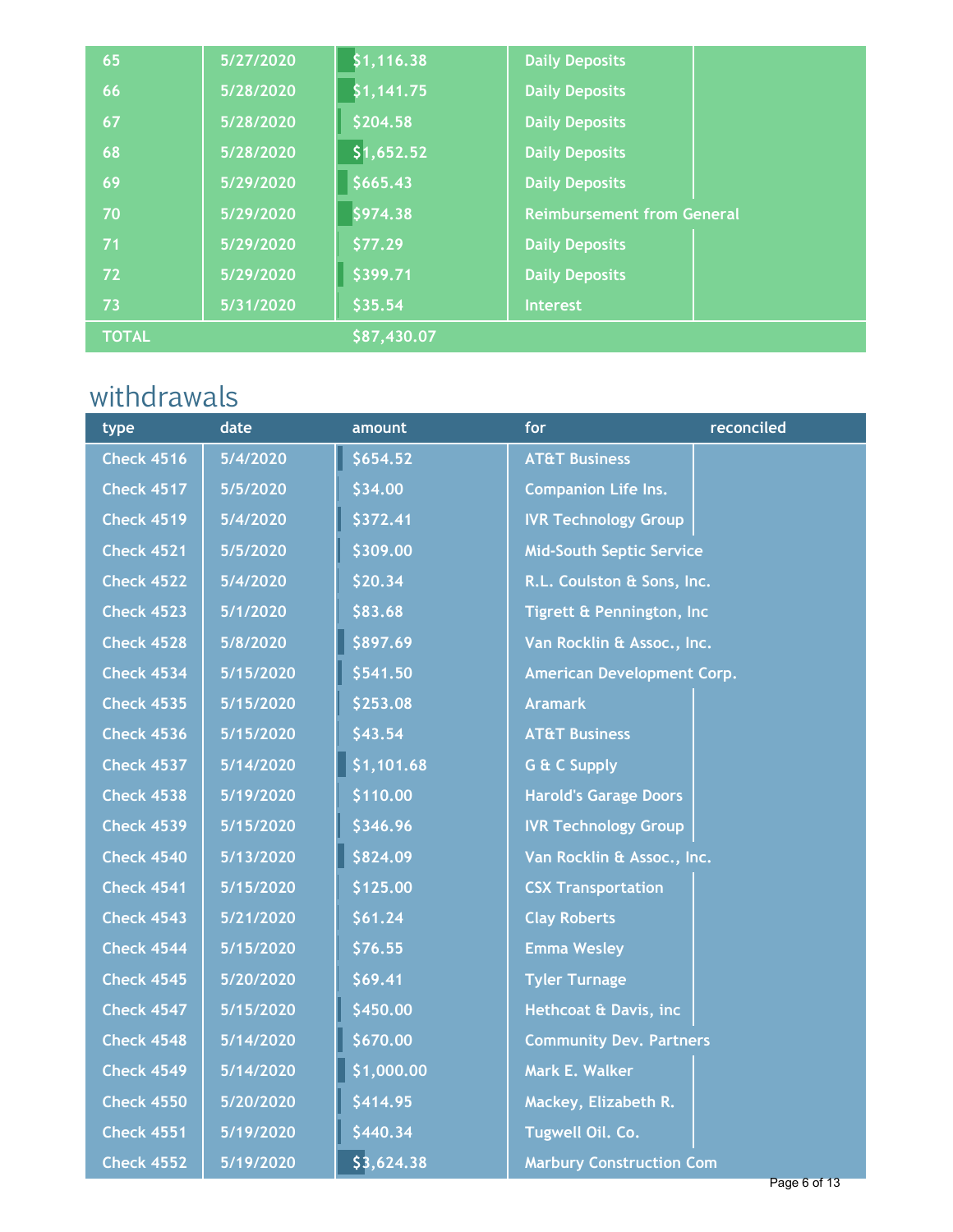| <b>Check 4556</b> | 5/29/2020 | \$1,217.24  | <b>G &amp; C Supply</b>              |  |
|-------------------|-----------|-------------|--------------------------------------|--|
| <b>Check 4557</b> | 5/27/2020 | \$11.49     | <b>Mason Gas</b>                     |  |
| <b>Check 4559</b> | 5/29/2020 | \$52.50     | <b>Pace Analytics Services</b>       |  |
| <b>Check 4560</b> | 5/29/2020 | \$40.00     | <b>Poplar Grove Utility District</b> |  |
| <b>Check 4563</b> | 5/29/2020 | \$2,219.57  | <b>Utility Service Co., Inc.</b>     |  |
| <b>Check 4564</b> | 5/29/2020 | \$3,830.53  | Van Rocklin & Assoc., Inc.           |  |
| <b>Check 4565</b> | 5/28/2020 | \$1,055.00  | <b>Waypoint Analytical</b>           |  |
| <b>Check 4566</b> | 5/29/2020 | \$135.72    | <b>Brandie Carter</b>                |  |
| <b>Check 4567</b> | 5/27/2020 | \$14,845.00 | <b>Town of Mason</b>                 |  |
| <b>Check 4568</b> | 5/27/2020 | \$17,223.39 | <b>Town of Mason</b>                 |  |
| <b>Check 4569</b> | 5/29/2020 | \$1,563.33  | <b>Community Dev. Partners</b>       |  |
| <b>Check 4571</b> | 5/29/2020 | \$3,195.52  | <b>Marbury Construction Com</b>      |  |
| <b>ACH</b>        | 5/1/2020  | \$115.38    | <b>Child Support</b>                 |  |
| <b>ACH</b>        | 5/1/2020  | \$190.14    | <b>Child Support</b>                 |  |
| <b>ACH</b>        | 5/4/2020  | \$23.50     | <b>Global Pay</b>                    |  |
| <b>ACH</b>        | 5/4/2020  | \$32.02     | <b>Global Pay</b>                    |  |
| <b>ACH</b>        | 5/4/2020  | \$53.50     | <b>Global Pay</b>                    |  |
| <b>ACH</b>        | 5/4/2020  | \$1,452.46  | <b>ATT</b>                           |  |
| <b>ACH</b>        | 5/5/2020  | \$250.00    | <b>HSA Bank</b>                      |  |
| <b>ACH</b>        | 5/5/2020  | \$1,816.50  | <b>Pitney Bowes</b>                  |  |
| <b>ACH</b>        | 5/5/2020  | \$6,285.30  | <b>IRS</b>                           |  |
| <b>ACH</b>        | 5/6/2020  | \$30.59     | <b>True Reversals</b>                |  |
| <b>ACH</b>        | 5/8/2020  | \$240.35    | <b>PayPal</b>                        |  |
| <b>ACH</b>        | 5/12/2020 | \$60.00     | <b>Great WEST</b>                    |  |
| <b>ACH</b>        | 5/12/2020 | \$2,265.00  | <b>TN State Revenue</b>              |  |
| <b>ACH</b>        | 5/15/2020 | \$115.38    | <b>Child Support</b>                 |  |
| <b>ACH</b>        | 5/15/2020 | \$190.14    | <b>Child Support</b>                 |  |
| <b>ACH</b>        | 5/15/2020 | \$22,626.06 | <b>Town of Mason</b>                 |  |
| <b>ACH</b>        | 5/18/2020 | \$604.96    | <b>Southwest Utilities</b>           |  |
| <b>ACH</b>        | 5/18/2020 | 51,845.68   | <b>Southwest Utilities</b>           |  |
| <b>ACH</b>        | 5/19/2020 | \$27.50     | <b>Southwest Utilities</b>           |  |
| <b>ACH</b>        | 5/19/2020 | \$60.02     | <b>Southwest Utilities</b>           |  |
| <b>ACH</b>        | 5/19/2020 | \$93.69     | <b>Southwest Utilities</b>           |  |
| <b>ACH</b>        | 5/19/2020 | \$192.06    | <b>Southwest Utilities</b>           |  |
| <b>ACH</b>        | 5/19/2020 | \$334.08    | <b>Aflac</b>                         |  |
| <b>ACH</b>        | 5/19/2020 | \$1,228.62  | <b>Southwest Utilities</b>           |  |
| <b>ACH</b>        | 5/19/2020 | \$4,277.47  | <b>Southwest Utilities</b>           |  |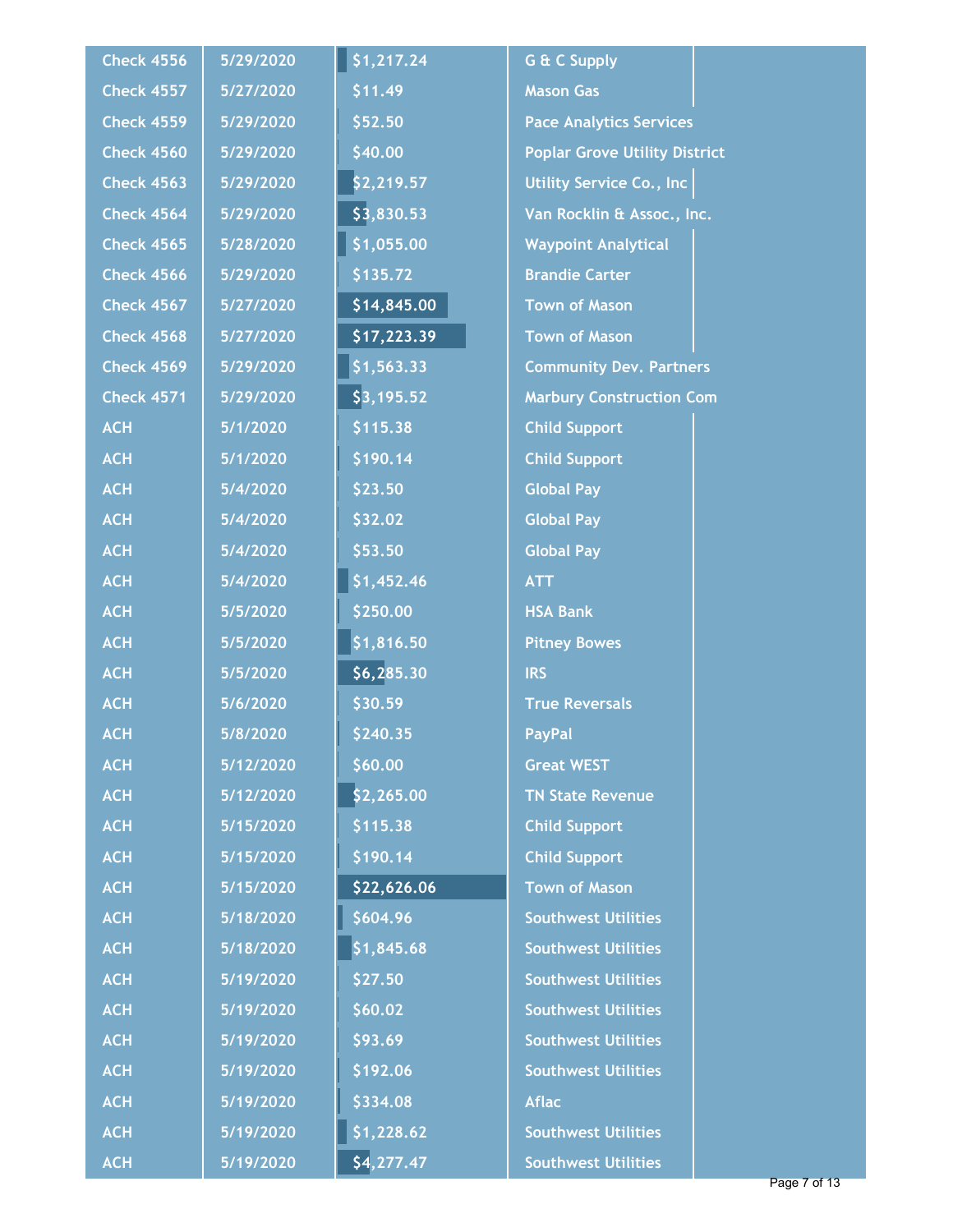| <b>ACH</b>   | 5/20/2020 | \$6,458.52   | <b>IRS</b>                   |  |
|--------------|-----------|--------------|------------------------------|--|
| <b>ACH</b>   | 5/21/2020 | \$66.03      | <b>Southwest Utilities</b>   |  |
| <b>ACH</b>   | 5/21/2020 | \$129.02     | <b>Southwest Utilities</b>   |  |
| <b>ACH</b>   | 5/21/2020 | \$193.02     | <b>Southwest Utilities</b>   |  |
| <b>ACH</b>   | 5/21/2020 | \$276.79     | <b>Southwest Utilities</b>   |  |
| <b>ACH</b>   | 5/26/2020 | \$60.00      | <b>Great WEST</b>            |  |
| <b>ACH</b>   | 5/26/2020 | \$189.45     | <b>Ritter Communications</b> |  |
| <b>ACH</b>   | 5/27/2020 | \$141.20     | <b>Delta Dental</b>          |  |
| <b>ACH</b>   | 5/28/2020 | \$30.49      | <b>Southwest Utilities</b>   |  |
| <b>ACH</b>   | 5/29/2020 | \$115.38     | <b>Child Support</b>         |  |
| <b>ACH</b>   | 5/29/2020 | \$190.14     | <b>Child Support</b>         |  |
| <b>ACH</b>   | 5/29/2020 | \$22,315.95  | <b>Town of Mason</b>         |  |
| <b>ACH</b>   | 5/27/2020 | \$30.59      | <b>Deposit Item Return</b>   |  |
| <b>ACH</b>   | 5/27/2020 | \$4.00       | Deposit Return Charge        |  |
| <b>ACH</b>   | 5/29/2020 | \$2,425.93   | <b>Transfer Withdrawal</b>   |  |
| <b>ACH</b>   | 5/31/2020 | \$74.90      | <b>Service Charge</b>        |  |
| <b>TOTAL</b> |           | \$135,025.46 |                              |  |

#### Outstanding Checks

| Check $#$ | Date         | Amount     | Vendor                 |
|-----------|--------------|------------|------------------------|
| 4546      | 5/8/2020     | \$450.00   | Heathcoat & Davis Inc  |
| 4553      | 5/21/2020    | \$162.65   | Aramark                |
| 4554      | 5/21/2020    | \$572.22   | A&T                    |
| 4555      | 5/21/2020    | \$34.00    | <b>Companion Life</b>  |
| 4556      | 5/21/2020    | \$1,217.24 | G & C Supply           |
| 4561      | 5/21/2020    | \$12.50    | R & L Coulston         |
| 4562      | 5/21/2020    | \$83.68    | Tigrett & Pennington   |
| 4570      | 5/26/2020    | \$756.00   | Heathcoat & Davis Inc. |
|           |              |            |                        |
|           | <b>TOTAL</b> | \$3,288.29 |                        |
|           |              |            |                        |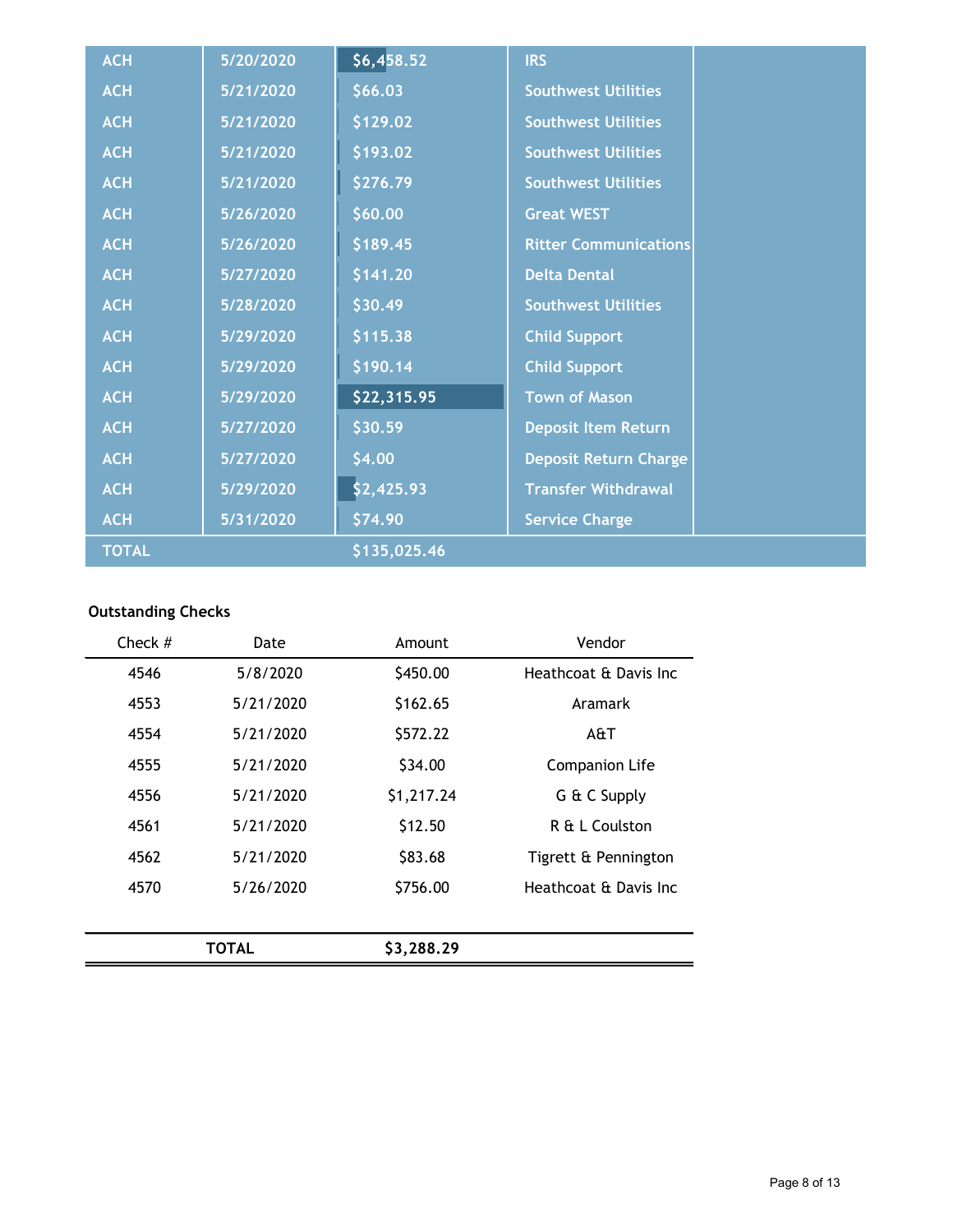### GAS FUND

| monthly   | <b>MONTH</b> | PREVIOUS BALANCE | <b>TOTAL DEPOSITS</b>   |
|-----------|--------------|------------------|-------------------------|
| bank      | May          | \$279,821.73     | \$19,492.35             |
|           | YEAR         | ENDING BALANCE   | <b>TOTAL WITHDRAWLS</b> |
| statement | 2020         | \$218,020.73     | \$81,293.35             |

### deposits

| deposit no.  | date      | amount      | description                   | reconciled |
|--------------|-----------|-------------|-------------------------------|------------|
|              | 5/27/2020 | \$14,845.00 | <b>Repayment from Water</b>   |            |
|              | 5/29/2020 | \$2,189.37  | <b>Repayment from General</b> |            |
|              | 5/29/2020 | \$2,425.93  | <b>Repayment from Water</b>   |            |
|              | 5/31/2020 | \$32.05     | <b>Interest</b>               |            |
| <b>TOTAL</b> |           | \$19,492.35 |                               |            |

## withdrawals

| type              | date      | amount      | for                                | reconciled |
|-------------------|-----------|-------------|------------------------------------|------------|
| Check 0           | 5/22/2020 | \$58,991.08 | <b>Town of Mason</b>               |            |
| <b>Check 5486</b> | 5/1/2020  | \$9,725.07  | <b>Centerpoint Energy Services</b> |            |
| <b>Check 5489</b> | 5/14/2020 | \$714.44    | G & C Supply Co.                   |            |
| <b>Check 5491</b> | 5/29/2020 | \$661.73    | G & C Supply Co.                   |            |
| Check 5492        | 5/27/2020 | \$28.78     | <b>Mason Gas</b>                   |            |
| <b>Check 5493</b> | 5/27/2020 | \$11,088.50 | <b>Town of Mason</b>               |            |
| <b>ACH</b>        | 5/4/2020  | \$23.50     | <b>Global Pay</b>                  |            |
| <b>ACH</b>        | 5/26/2020 | \$60.25     | <b>Ritter Communications</b>       |            |
| <b>TOTAL</b>      |           | \$81,293.35 |                                    |            |

#### Outstanding Checks

| Check $#$    | Date      | Amount     | Vendor                             |
|--------------|-----------|------------|------------------------------------|
| 5490         | 5/21/2020 | \$4,671.56 | <b>Centerpoint Energy Services</b> |
| <b>TOTAL</b> |           |            |                                    |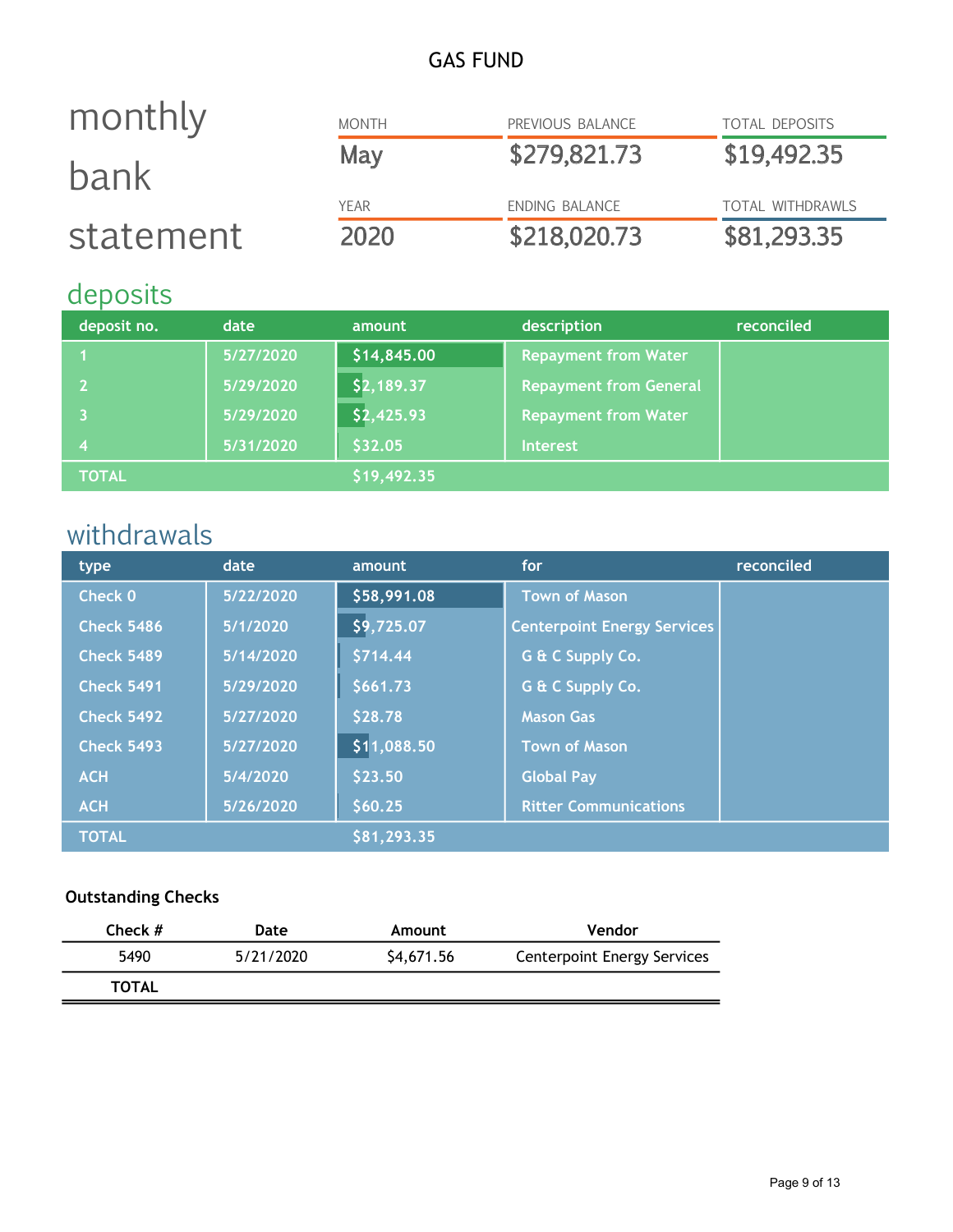## GRANT FUND

#### MONTH PREVIOUS BALANCE TOTAL DEPOSITS May \$25,295.15 \$210,661.39 YEAR ENDING BALANCE TOTAL WITHDRAWLS 2020 \$32,538.79 \$203,417.75 monthly bank statement

### deposits

| deposit no.  | date      | amount       | description | reconciled |
|--------------|-----------|--------------|-------------|------------|
|              | 5/1/2020  | \$105,010.21 |             |            |
|              | 5/19/2020 | 105651.18    |             |            |
| <b>TOTAL</b> |           | \$210,661.39 |             |            |

### withdrawals

| type              | date      | amount       | for                              | reconciled |
|-------------------|-----------|--------------|----------------------------------|------------|
| <b>Check 7132</b> | 5/15/2020 | \$7,050.00   | Hethcoat & Davis, Inc            |            |
| <b>Check 7133</b> | 5/14/2020 | \$2,330.00   | <b>Community Dev. Partners</b>   |            |
| <b>Check 7134</b> | 5/19/2020 | \$100,230.57 | <b>Marbury Construction Com.</b> |            |
| <b>Check 7135</b> | 5/29/2020 | \$5,436.67   | <b>Community Dev. Partners</b>   |            |
| <b>Check 7137</b> | 5/29/2020 | \$88,370.51  | <b>Marbury Construction Com.</b> |            |
| <b>TOTAL</b>      |           | \$203,417.75 |                                  |            |

\*No Outstanding Checks for the month of May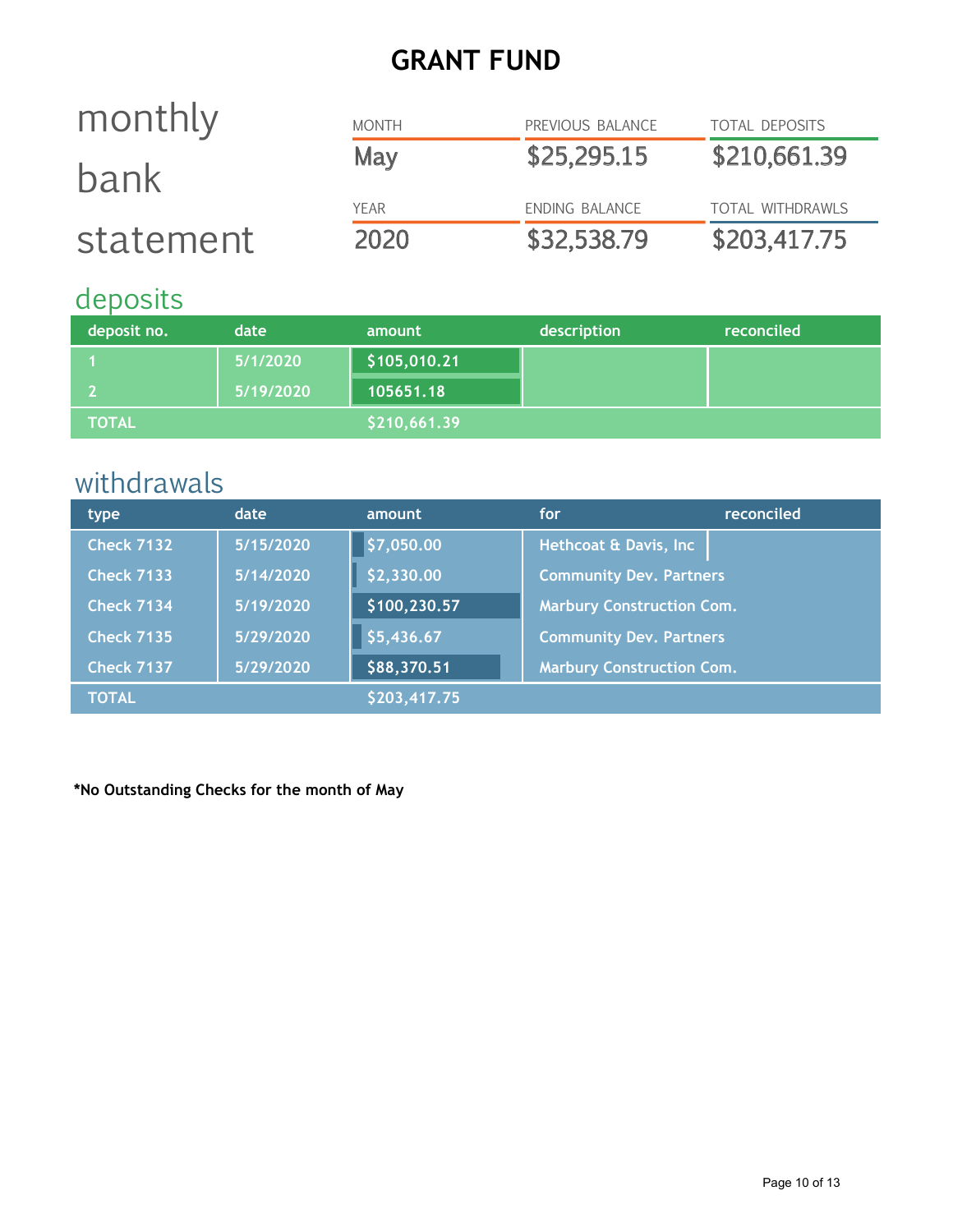### STREET FUND

| statement | 2020         | \$88,693.91      | \$1,984.63              |
|-----------|--------------|------------------|-------------------------|
|           | <b>YEAR</b>  | ENDING BALANCE   | <b>TOTAL WITHDRAWLS</b> |
| bank      | May          | \$89,427.22      | \$1,251.32              |
|           |              |                  |                         |
| monthly   | <b>MONTH</b> | PREVIOUS BALANCE | <b>TOTAL DEPOSITS</b>   |

### deposits

| deposit no.   | date      | amount     | description                          | reconciled |
|---------------|-----------|------------|--------------------------------------|------------|
|               | 5/27/2020 | \$1,240.01 | Due to/Due From Payment from General |            |
|               | 5/31/2020 | \$11.31    | <b>Interest</b>                      |            |
| <b>TOTAL'</b> |           | \$1,251.32 |                                      |            |

### withdrawals

| type         | date      | amount     | <b>for</b>                 | reconciled |
|--------------|-----------|------------|----------------------------|------------|
| <b>ACH</b>   | 5/19/2020 | \$1,948.22 | <b>Southwest Utilities</b> |            |
| <b>ACH</b>   | 5/21/2020 | \$36.41    | Southwest Utilities        |            |
| <b>TOTAL</b> |           | \$1,984.63 |                            |            |

\*No Outstanding Checks for the month of May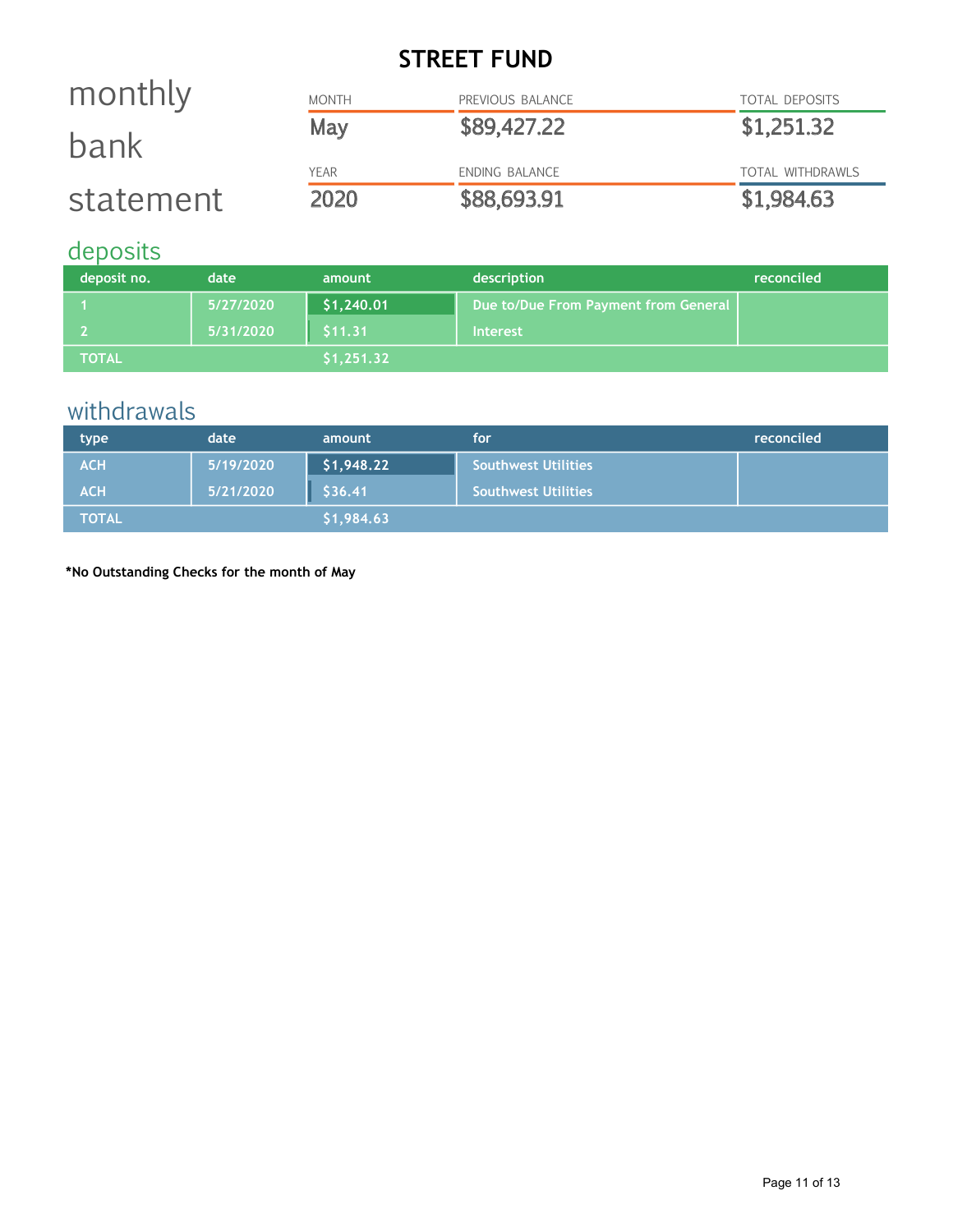### DRUG FUND

| monthly   | <b>MONTH</b> | PREVIOUS BALANCE | <b>TOTAL DEPOSITS</b> |
|-----------|--------------|------------------|-----------------------|
| bank      | May          | \$10,304.74      | \$1.31                |
|           | YFAR         | ENDING BALANCE   | TOTAL WITHDRAWLS      |
| statement | 2020         | \$10,306.05      | \$0.00                |

# deposits

| deposit no.  | date      | amount | description     | reconciled |
|--------------|-----------|--------|-----------------|------------|
|              | 5/31/2020 | \$1.31 | <b>Interest</b> |            |
|              |           |        |                 |            |
| <b>TOTAL</b> |           | \$1.31 |                 |            |

# withdrawals

| type         | date | amount | for | reconciled |
|--------------|------|--------|-----|------------|
|              |      |        |     |            |
| <b>TOTAL</b> |      | \$0.00 |     |            |

\*No outstanding checks for the month of April